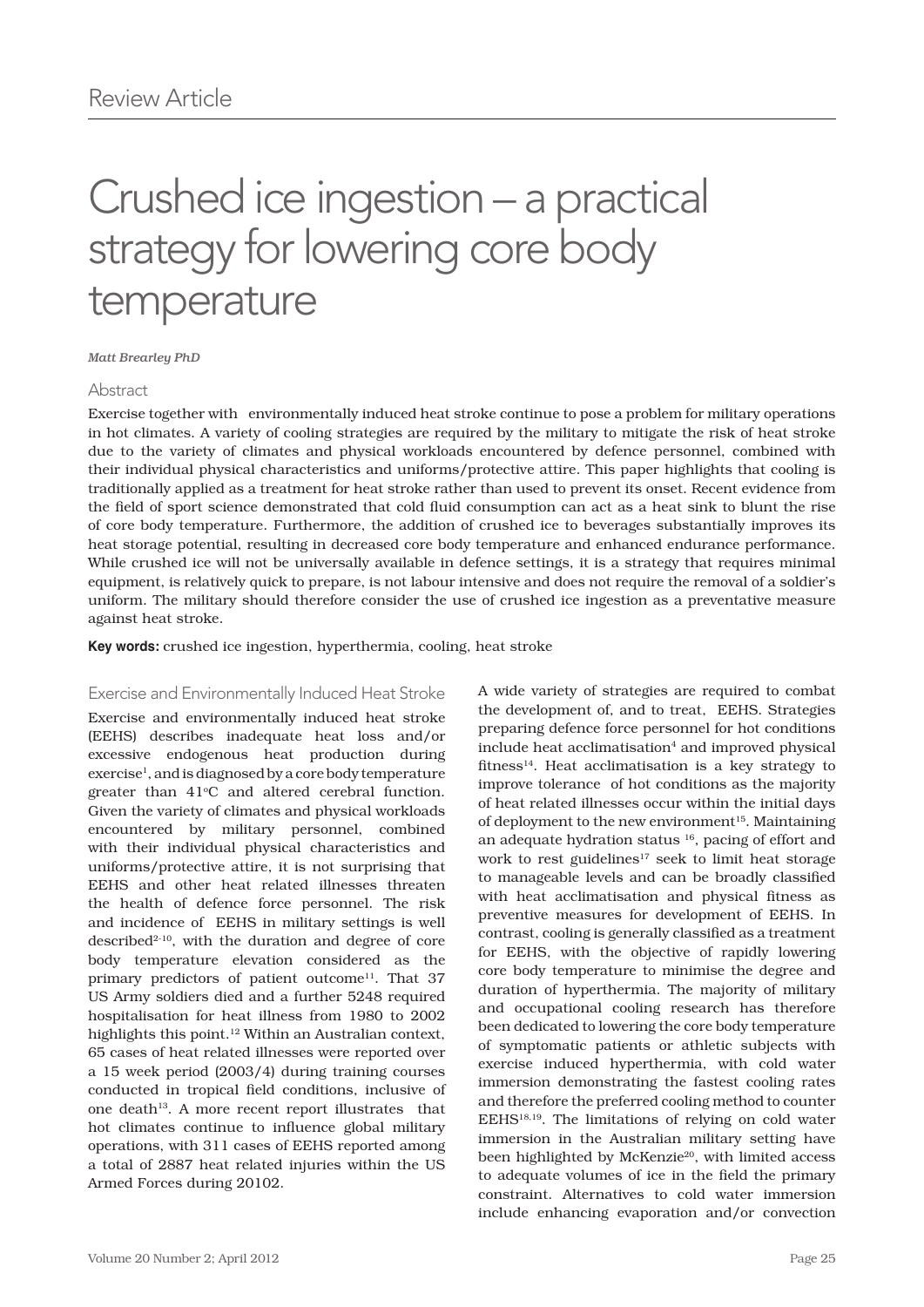by fanning<sup>21</sup>, spraying/dousing with water<sup>22</sup>, resting in the shade<sup>22</sup>, resting in an air conditioned area<sup>23</sup>, personal cooling systems<sup>24</sup> and the administration of cool intravenous fluids<sup>25</sup>. Conduction based cooling methods include the application of ice packs $^{26}$  cooling blankets<sup>27</sup>, limb water immersion<sup>28</sup>, temperate whole body water immersion<sup>23</sup>, and ice-wet towels<sup>29</sup>. Use of the aforementioned methods and a combination thereof generally achieves protracted cooling times when referenced against cold water immersion $27$ , resulting in the recognition of cold water immersion as the gold standard for treatment of exercise and environmental heat stroke<sup>30</sup>. Regardless, the alternate strategies to cold water immersion may be the most appropriate cooling treatment for EEHS where access to adequate volumes of cold water is not possible. Management of core body temperature may also be aided by the aforementioned modalities prior to the classification of EEHS. The aim of cooling provided during scheduled rest periods is to prolong exposure time by limiting the development of high core body temperatures. Such an 'intermittent cooling' approach is considered proactive, seeking to regulate an individual's physiological state to prevent EEHS, rather than to treat it. The field of sport science has utilised intermittent cooling and cooling applied prior to competition (pre-cooling) to improve physiological responses and in most cases physical performance of athletes competing in hot conditions<sup>31</sup>. The constraints of most athletic competitions dictate that prerequisites for cooling techniques are minimal equipment, time efficiency, ability to be deployed in the field and not labour intensive. Similar constraints may coexist in a variety of military settings. With this in mind, practical field deployable cooling strategies are required to improve tolerance and decrease the incidence of EEHS.

# Cooling by Cold Fluid Consumption

A potential intermittent cooling mode for select military settings is the ingestion of cold water. It is well established that beverage consumption benefits physiological, perceptual and performance outcomes during endurance activities in the heat, compared to fluid abstinence<sup>32,33</sup>. Fluid consumption can also directly influence core body temperature as a result of the heat transfer between the beverage and the gastrointestinal tract. The specific heat capacity of water dictates that ~4.2 kJ of energy is required to heat 1 kg of water by 1°C. Researchers have utilised the heat capacity of ingested beverages to lower core temperature following ingestion of cold fluids in comparison to beverages served at near core body temperature ( $37-38$ °C). Wimer et al.<sup>34</sup> demonstrated a small core temperature benefit when consuming  $\sim$ 1.35 L of fluid served at 0.5°C compared to 38°C during the latter stages of moderate physical activity in warm conditions. This study provided fluids following the initial hour of exercise by which time substantial heat storage had occurred. The cold fluids blunted the rise of core temperature by ~0.14°C. The outcomes of this study were insufficient to warrant cold fluid ingestion as the benefits were small and the timing of fluid consumption was vastly different to practices in the field. Lee et al., 35 utilised a more common approach of pre-loading with 0.9 L of fluid during the 30 minutes preceding physical activity, combined with periodic consumption (0.1 L/10 minutes) during submaximal exercise until exhaustion, to compare responses to  $4^{\circ}$ C and  $37^{\circ}$ C fluid.

Consumption of the cold beverage resulted in  $a\,0.5^{\circ}$ C core body temperature decrease prior to exercise, with core body temperature remaining significantly cooler until the 45th minute of the performance trial. Perceptual ratings and time to exhaustion  $(-64 \text{ v } -52)$ minutes) also benefited, highlighting the potential of cold fluid consumption. However, the reported benefits are tempered by both experimental designs using warm fluids served at similar temperatures to that of deep tissue temperature and much warmer than the preferred beverage temperature of  $15{\text -}20^{\circ}C^{36}$ . When ad libitum consumption was compared between cold  $(1.3 L at 4°C)$  and a more common beverage temperature  $(1 L at 19^{\circ}C)$  during submaximal cycling to exhaustion, the core body temperature benefit was reduced to  $0.25^{\circ}$ C at the cessation of cycling. in spite of the greater cold fluid consumption<sup>37</sup>. The small benefit reported by Mündel et al.,<sup>37</sup> may be slightly underestimated as subjects cycled for an extra seven minutes (~62 v ~55 minutes) during the cold fluid trial. However, the results are more likely explained by the limited cooling power of the ingested drink. With less than half the difference  $(15^{\circ}C)$  between the experimental beverage referenced to other studies<sup>34,35</sup>, the ingested heat capacity was ~63 kJ compared to ~140 kJ and  $\sim$ 158 kJ for Wimer et al.<sup>34</sup> and Lee et al.<sup>35</sup> respectively. While preferable over warm fluids, the small benefit for a relatively large volume of fluid suggests that cold fluids cannot be independently relied upon to substantially improve the heat storage capacity of military personnel in hot settings.

## Cooling by Ice Ingestion

The limited cooling capacity of cold fluids could be enhanced by the addition of ice to beverages as the conversion of ice to water utilises the latent heat of melting to theoretically absorb more heat than an equivalent volume of cold fluid. One litre (L) of ice requires ~334 kJ to melt, and once in a liquid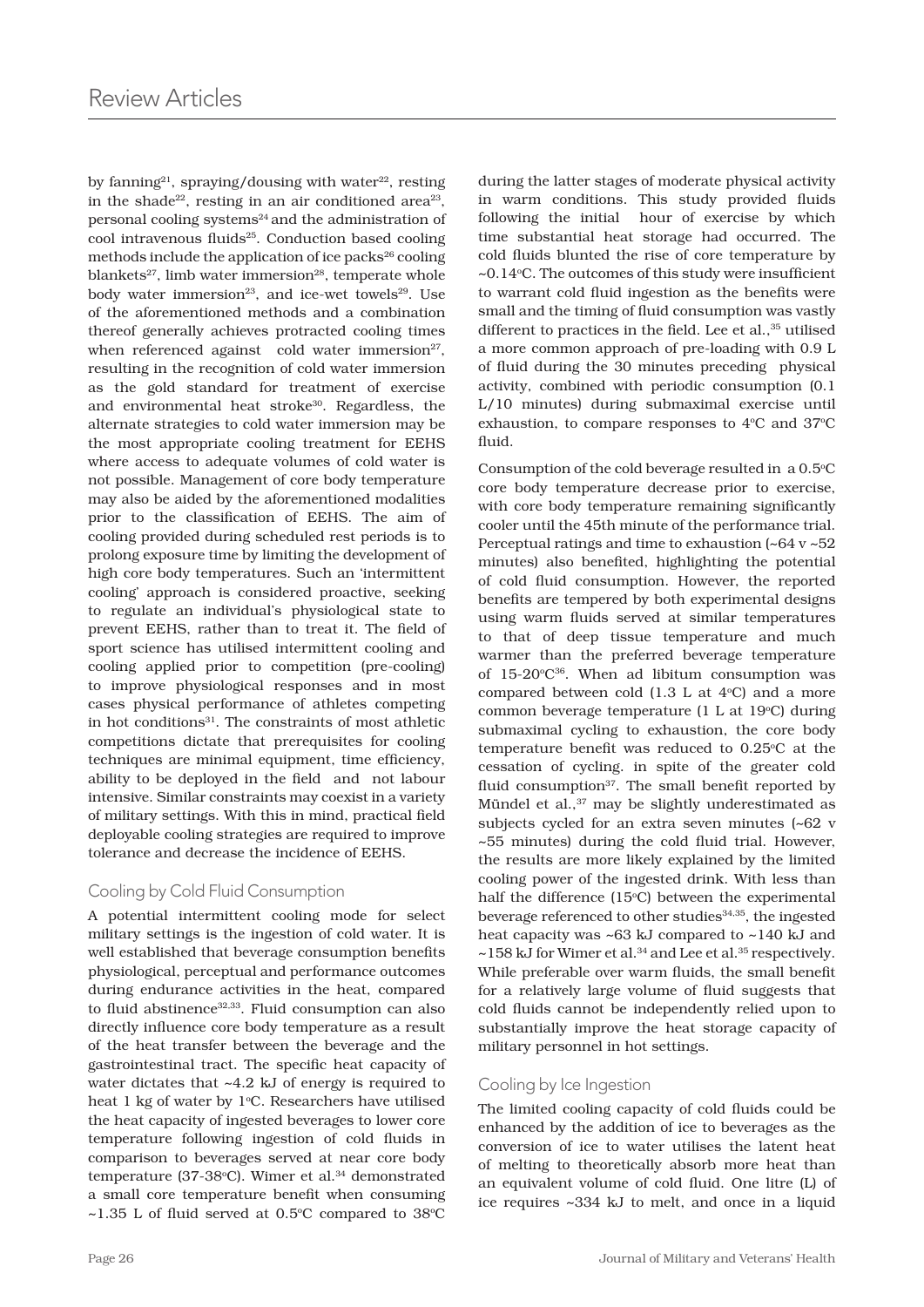form the heat storage capacity mirrors that of a cold ingested beverage. Hence, the potential heat storage conferred by 1 L of crushed ice is ~489 kJ to melt and warm to  $37^{\circ}$ C, compared to  $\sim$ 155 kJ for cold water ( $0^{\circ}$ C) to reach 37 $^{\circ}$ C. Despite being recommended as a potential cooling option in athletic settings,<sup>38</sup> few published reports of the physiological responses to crushed ice ingestion are available. A small field of research has demonstrated the potential of crushed ice ingestion (CII), commonly known as 'slushies' as a practical cooling modality. When compared to the ~0.2°C core body temperature decrease observed from rest for temperate water consumption  $(26^{\circ}C)$ , CII resulted in a significantly greater  $(\sim 1.1^{\circ}C)$  core temperature improvement prior to physical activity<sup>39</sup>. In that study, 150-200 g of crushed ice was consumed every 8-10 minutes over a 30 minute period, resulting in subjects ingesting ~553 g on average, or 6.8 g/ kg body mass. Although the true core temperature benefit is likely to be overestimated due to the susceptibility of ingestible core body temperature sensors to local cooling of the gastrointestinal tract<sup>40</sup>, 40 km cycling time trial performance improved in the hot conditions with mean power output 6.9% higher following ice ingestion with similar core body temperatures observed during the trial. Siegel et al.<sup>41</sup> used a similar ice ingestion schedule (1.25g/kg-1 body mass every 5 minutes) to deliver an average ~600 g of crushed ice, the equivalent of 7.5 g/kg body mass over 30 minutes. Importantly, the comparison beverage was served at 4°C and demonstrated a 0.25 °C decrease in core body temperature prior to exercise compared to the 0.66°C observed following CII. Core body temperature remained cooler pursuant to CII for the initial 30 minutes of the running trial. The significance of this study is that it demonstrated a worthwhile benefit for CII over cold water consumption, which in turn, is superior to drinking warm fluids<sup>35</sup>. The moderately trained subjects also improved running time to exhaustion in hot conditions from 40.7 (cold water) to 50.2 minutes following the slushie. With a quantified benefit for CII, the strategy was combined with the use of ice wet towels to compare against ad libitum cold fluid consumption and whole body cold water immersion<sup>42</sup>. Dual boluses of 7g/kg body mass were consumed across 30 minutes (14g/kg body mass) by well trained athletes with their torso and legs draped in ice-wet towels. Prior to performance, cold water immersion demonstrated the greatest core body temperature cooling effect  $(-0.6^{\circ}C)$ , significantly cooler than CII (~0.3o C), which in turn, was significantly cooler than ad libitum cold fluid consumption (~0.0°C). These results were reversed during the subsequent 46.4km cycling time trial in hot conditions, with no statistical difference in the core body temperature response,

notwithstanding the higher power output sustained following CII ( $\sim$ 3% higher than cold fluid and  $\sim$ 2% highe than cold water immersion). Despite these studies demonstrating lower core body temperatures and improved endurance performance in the heat, performance is not universally improved following CII.

To test the effectiveness of crushed ice ingestion following substantial heat storage (core body temperature 38.9°C), moderately trained cyclists ingested  $1 L$  of slushie or cool fluid  $(-18^{\circ}C)$  during a 50 minute recovery period<sup>43</sup>. CII resulted in mean core body temperature of  $\sim 37.0^{\circ}$ C compared to  $\sim 37.4^{\circ}$ C following the cool beverage. Time to complete a set amount of work did not differ between trials, despite the cyclists lower core temperature during the initial stages of the performance trial. While endurance performance did not alter, this study demonstrated that intermittent cooling via crushed ice ingestion is an effective modality to lower core temperature of athletes between exercise bouts.

## Occupational Settings

Unfortunately, less is known of the response to CII in occupational settings. A recent investigation to examine intermittent cooling of fire fighters in tropical field conditions found no core body temperature benefit for CII compared to ad libitum cool fluid consumption during rest periods<sup>44</sup>. The fire fighters were unable to ingest the 7.5g/kg body mass bolus, allowing much of the ice to melt prior to consumption and forfeiting its cooling potential. Since the fire fighters could not match the CII of athletes, alternative ingestion schedules ought to be examined. Another approach is to provide ad libitum access to crushed ice and cold fluids, allowing self regulation of consumption. Such an approach during simulated mining resulted in the miners consuming 34% less crushed ice when compared to cold fluids45. Despite the lower ice consumption, core temperature was not different between the groups due to the superior cooling power of ice. The impact of ad libitum CII remains poorly understood, and while many factors contribute to ad libitum fluid consumption, the cooler thermal sensation following CII may diminish the drive to drink. Such an outcome over an extended period may limit the ability of CII to influence core body temperature and also manifest in dehydration.

The threshold ingestion volume to improve thermoregulatory and performance responses also remains to be investigated, and is likely to vary based upon the task, uniform/protective attire and environmental conditions. In the absence of specific guidelines, consumption of 4-5 g/kg body mass of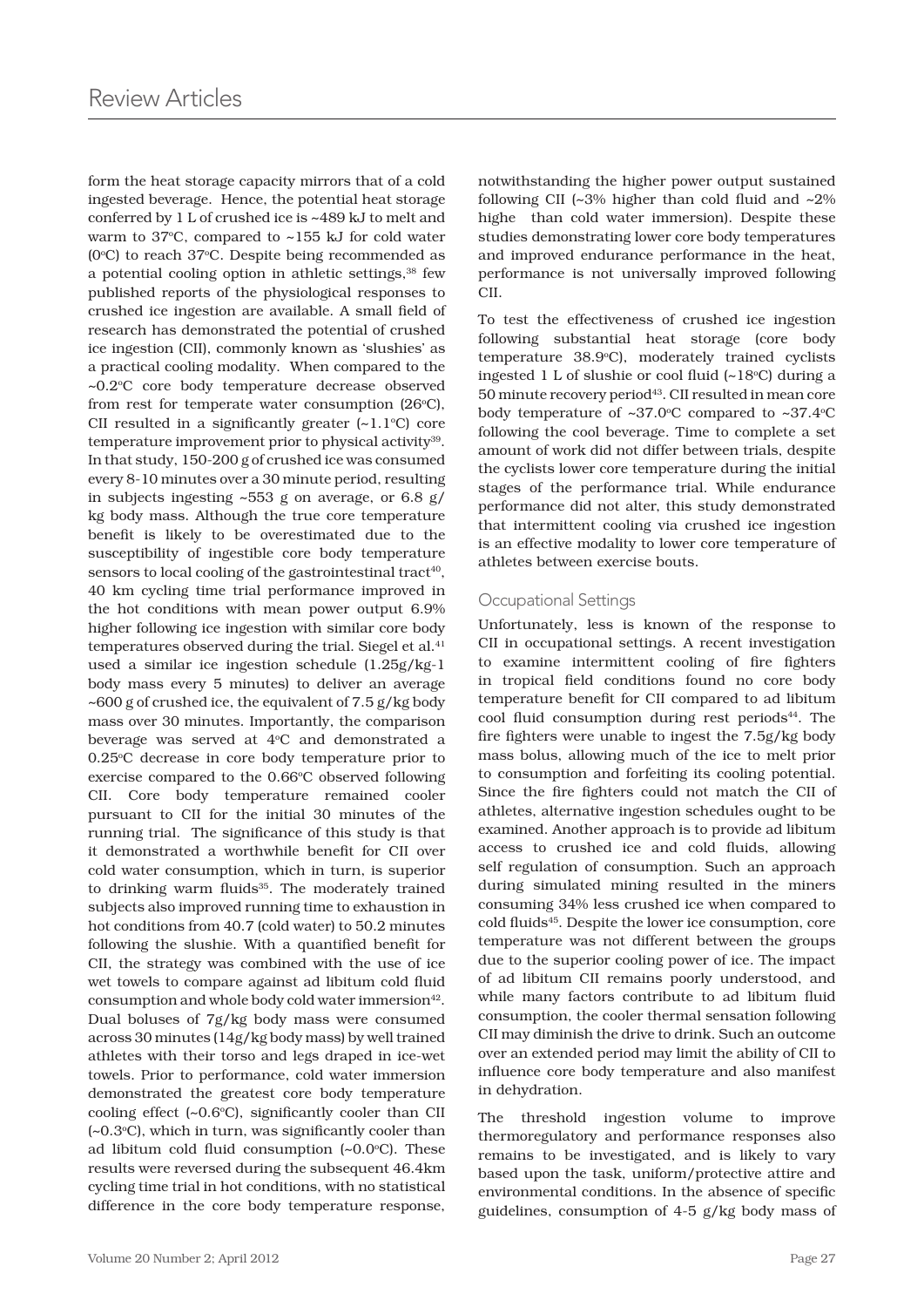crushed ice for soldiers during scheduled breaks of ~15 minutes seems a logical starting point. For an 80kg soldier consumption of 320-400 g of ice over a 15 minute period does not seem onerous, yet it would provide 156-196 kJ of cooling compared to 44-55 kJ of cooling for the equivalent volume of  $4^{\circ}C$ fluid. Whether soldiers could repeatedly consume such a volume of ice to prevent EEHS remains to be tested.

The logistics of providing crushed ice for soldiers are vastly different to those encountered when providing for small groups of athletes. Availability of adequate volumes of ice in the field will be a challenge. Within the Northern Territory, power and water utility crews have access to ice machines at each depot, allowing for ice transportation to work sites. McKenzie<sup>20</sup> details a similar system will exist on Australian military bases allowing training platoons to take ice into the field to be used with water and an individual sleeping shelter as a makeshift immersion bath. Whether adequate volumes of ice can be stored and transported for training platoons to use for treatment (immersion) and prevention (CII) of EEHS remains to be determined. Therefore, military bases are the ideal starting point for field testing. Should CII prove to be a worthwhile strategy during training on base, the logistics of CII in remote field settings will warrant addressing.

# Conclusions and Recommendations

The limited research to test the ingestion of ice as a cooling modality reports lower core body temperatures before and during scheduled breaks in physical activity. Core body temperatures during the initial stages of exercise are generally lower following CII while also improving endurance performance for athletes. Based upon these findings, CII is worthy of consideration as a cooling modality in military and occupational settings as a preventative measure for EEHS. While its application is limited by the availability of ice, a slushie requires minimal preparation and can be administered without the removal of uniforms. Military bases appear the logical starting point to evaluate this strategy given the access to ice.

Research should test the ability of military personnel to consume adequate volumes of ice in a short time frame. The threshold ingestion volume to improve thermoregulatory and performance responses is yet to be determined, however 5g/kg body mass over a 10-15 minute period seems a logical starting point. Ad libitum fluid consumption following CII should also be examined. It is possible that internal cooling following CII may diminish the drive to drink, thereby lowering ad libitum fluid consumption and manifesting in dehydration.

*Author's affiliation: National Critical Care and Trauma Response Centre Contact author: Matt Brearley Email: matt.brearley@nt.gov.au*

## References

- 1. Noakes TD. A modern classification of the exercise-related heat illnesses. J Sci Med Sport. 2008 Jan;11(1):33-9.
- 2. Armed Forces Health Surveillance Centre. Update: heat injuries, active component, U.S. Armed Forces, 2010. Med Surv Month Rep. 2011;18(3):6-8.
- 3. Bedno SA, Li Y, Han W, Cowan DN, Scott CT, Cavicchia MA, Niebuhr DW. Exertional heat illness among overweight U.S. Army recruits in basic training. Aviat Space Environ Med. 2010 Feb;81(2):107-111.
- 4. Bolton JP, Gilbert PH, Tamayo C. Heat illness on Operation Telic in summer 2003: the experience of the Heat Illness Treatment Unit in northern Kuwait. J R Army Med Corps. 2006 Sep;152(3):148-155.
- 5. Bricknell MM. Heat illness: a comparison between UK and Cyprus reports. J R Army Med Corps. 1996 Jun;142(2):59-61.
- 6. Dickinson JG. Heat illness in the services. J R Army Med Corps. 1994 Feb;140(1):7-12.
- 7. Heled Y, Rav-Acha M, Shani Y, Epstein Y, Moran DS. The "golden hour" for heatstroke treatment. Mil Med. 2004 Mar;169(3):184-186.
- 8. Marom T, Itskoviz D, Lavon H, Ostfeld I. Acute care for exercise-induced hyperthermia to avoid adverse outcome from exertional heat stroke. J Sport Rehabil. 2011 May;20(2):219-227.
- 9. Smalley B, Janke RM, Cole D. Exertional heat illness in Air Force basic military trainees. Mil Med. 2003 Apr;168(4):298-303.
- 10. Sithinamsuwan P, Piyavechviratana K, Kitthaweesin T, Chusri W, Orrawanhanothai P, Wongsa A, Wattanathum A, Chinvarun Y, Nidhinandana S, Satirapoj B, Supasyndh O, Sriswasdi C, Prayoonwiwat W; Phramongkutklao Army Hospital Exertional Heatstroke Study Team.Exertional heatstroke: early recognition and outcome with aggressive combined cooling - a 12-year experience. Mil Med. 2009 May;174(5):496-502.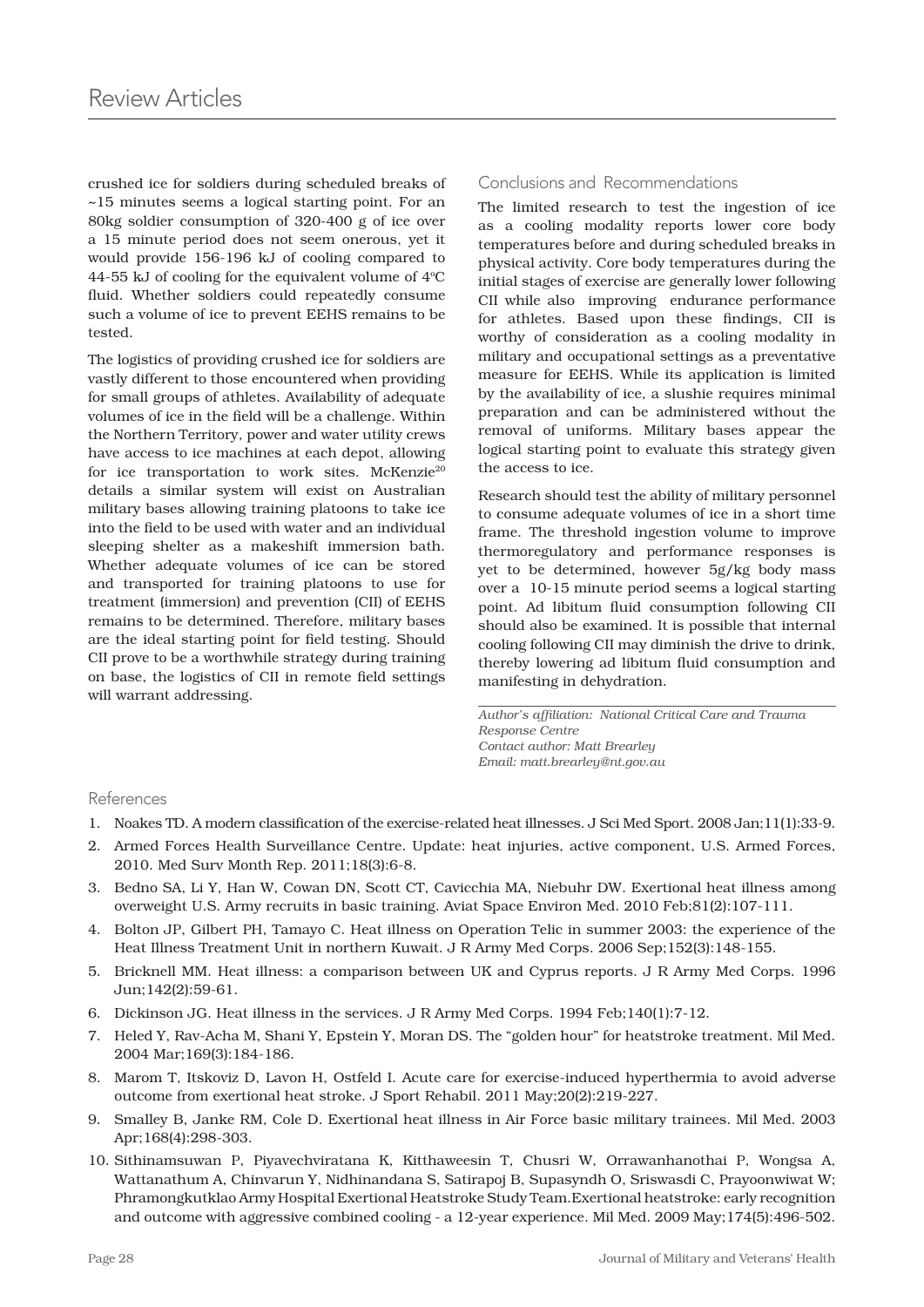- 11. Smith JE. Cooling methods used in the treatment of exertional heat illness. Br J Sports Med. 2005 Aug;39(8):503-507.
- 12. Carter R 3rd, Cheuvront SN, Williams JO, Kolka MA, Stephenson LA, Sawka MN, Amoroso PJ. Epidemiology of hospitalizations and deaths from heat illness in soldiers. Med Sci Sports Exerc. 2005 Aug;37(8):1338- 1344.
- 13. Cavanagh G. Inquest into the death of Angus Lawrence: Coroners Court of the Northern Territory; October 2005. File code D0194/2004, NTMC 069. Available at http://www.nt.gov.au/justice/ntmc/judgements/ documents/2005NTMC069.pdf. Accessed 10 December 2010.
- 14. Nunneley SA, Reardon MJ. Prevention of heat illness. In: Lounsbury DE, Bellamy RF, Zajtchuk R, editors. Medical Aspects of Harsh Environments Volume 1. Washington, DC: Office of The Surgeon General at Textbooks of Military Medicine Publications; 2002. p. 209-230.
- 15. Armstrong LE, Maresh CM. The induction and decay of heat acclimatisation in trained athletes. Sports Med. 1991 Nov;12(5):302-312.
- 16. Kolka MA, Latzka WA, Montain SJ, Corr WP, O'Brien KK, Sawka MN. Effectiveness of revised fluid replacement guidelines for military training in hot weather. Aviat Space Environ Med. 2003 Mar;74(3):242- 246.
- 17. Anonymous. Heat stress control and heat casualty management. US Department of Defence, Departments of the Army and Air Force; March 2003. Report No. TB MED 507. Air Force Pamphlet 48-152 (1).
- 18. Binkley HM, Beckett J, Casa DJ, Kleiner DM, Plummer PE. National Athletic Trainers' Association Position Statement: Exertional Heat Illnesses. J Athl Train. 2002 Sep;37(3):329-343.
- 19. McDermott BP, Casa DJ, Ganio MS, Lopez RM, Yeargin SW, Armstrong LE, Maresh CM. Acute whole-body cooling for exercise-induced hyperthermia: a systematic review. J Athl Train. 2009 Jan-Feb;44(1):84-93.
- 20. McKenzie RL. The most effective method of cooling a soldier suffering from exertional heat stroke. ADF Health. 2010; 11(1): 9-13.
- 21. Mitchell JB, Schiller ER, Miller JR, Dugas JP. The influence of different external cooling methods on thermoregulatory responses before and after intense intermittent exercise in the heat. J Strength Cond Res. 2001 May;15(2):247-54.
- 22. Selkirk GA, McLellan TM, Wong J. Active versus passive cooling during work in warm environments while wearing firefighting protective clothing. J Occup Environ Hyg. 2004 Aug;1(8):521-31.
- 23. Taylor NA, Caldwell JN, Van den Heuvel AM, Patterson MJ. To cool, but not too cool: that is the question- -immersion cooling for hyperthermia. Med Sci Sports Exerc. 2008 Nov;40(11):1962-9.
- 24. McLellan TM, Frim J, Bell DG. Efficacy of air and liquid cooling during light and heavy exercise while wearing NBC clothing. Aviat Space Environ Med. 1999 Aug;70(8):802-11.
- 25. Sinclair WH, Rudzki SJ, Leicht AS, Fogarty AL, Winter SK, Patterson MJ. Efficacy of field treatments to reduce body core temperature in hyperthermic subjects. Med Sci Sports Exerc. 2009 Nov;41(11):1984-90.
- 26. Vicario SJ, Okabajue R, Haltom T.Rapid cooling in classic heatstroke: effect on mortality rates. Am J Emerg Med. 1986 Sep;4(5):394-8.
- 27. DeMartini JK, Ranalli GF, Casa DJ, Lopez RM, Ganio MS, Stearns RL, McDermott BP, Armstrong LE, Maresh CM. Comparison of body cooling methods on physiological and perceptual measures of mildly hyperthermic athletes. J Strength Cond Res. 2011 Aug;25(8):2065-74.
- 28. Giesbrecht GG, Jamieson C, Cahill F. Cooling hyperthermic firefighters by immersing forearms and hands in 10 degrees C and 20 degrees C water. Aviat Space Environ Med. 2007 Jun;78(6):561-7.
- 29. Armstrong LE, Crago AE, Adams R, Roberts WO, Maresh CM. Whole-body cooling of hyperthermic runners: comparison of two field therapies. Am J Emerg Med. 1996 Jul;14(4):355-8.
- 30. Casa DJ, McDermott BP, Lee EC, Yeargin SW, Armstrong LE, Maresh CM. Cold water immersion: the gold standard for exertional heatstroke treatment. Exerc Sport Sci Rev. 2007 Jul;35(3):141-9.
- 31. Brearley M, Saunders P. Environmental Physiology Heat. In: Tanner R, editor. Physiological tests for elite athletes. Champaign, IL: Human Kinetics; submitted
- 32. Noakes TD. Fluid Replacement during Marathon Running. Clin J Sports Med. 2003;13(5):309-318.
- 33. Coyle EF. Fluid and fuel intake during exercise. J Sports Sci. 2004 Jan;22(1):39-55.